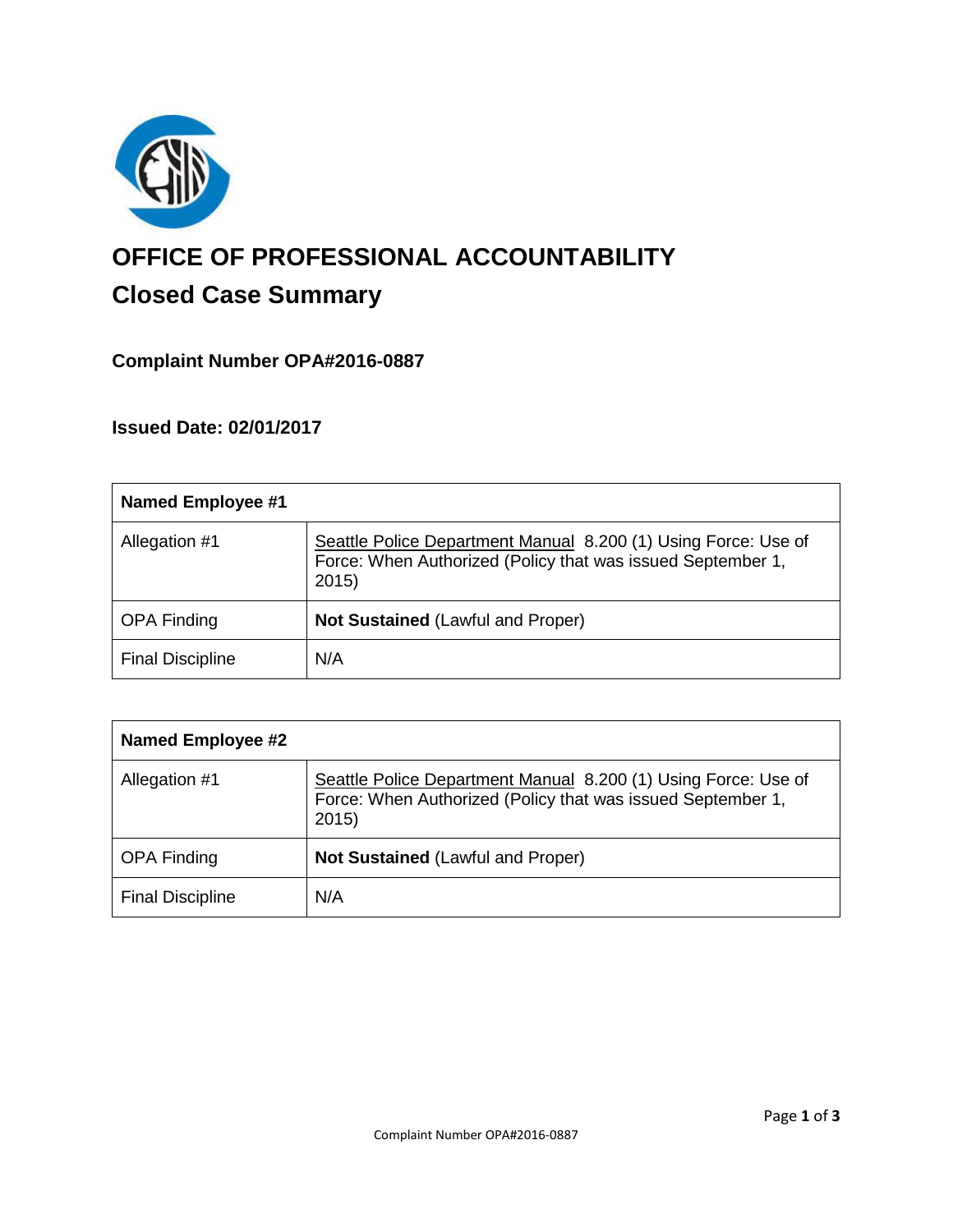| <b>Named Employee #3</b> |                                                                                                                                       |
|--------------------------|---------------------------------------------------------------------------------------------------------------------------------------|
| Allegation #1            | Seattle Police Department Manual 8.200 (1) Using Force: Use of<br>Force: When Authorized (Policy that was issued September 1,<br>2015 |
| <b>OPA Finding</b>       | <b>Not Sustained (Lawful and Proper)</b>                                                                                              |
| <b>Final Discipline</b>  | N/A                                                                                                                                   |

| <b>Named Employee #4</b> |                                                                                                                                       |
|--------------------------|---------------------------------------------------------------------------------------------------------------------------------------|
| Allegation #1            | Seattle Police Department Manual 8.200 (1) Using Force: Use of<br>Force: When Authorized (Policy that was issued September 1,<br>2015 |
| <b>OPA Finding</b>       | Not Sustained (Lawful and Proper)                                                                                                     |
| <b>Final Discipline</b>  | N/A                                                                                                                                   |

#### **INCIDENT SYNOPSIS**

The Named Employees responded to a shoplift incident.

#### **COMPLAINT**

A subject was suspected of shoplifting, tackled and held down by store security. SPD officers responded and the subject was restrained and placed into handcuffs by the Named Employees. It was determined that no crime had been committed and the subject was subsequently released from the scene. The subject complained of pain to his legs during the arrest and sustained visible abrasions. The subject complained of excessive force and said, "It was excessive force. I was overwhelmed. I think you were just like hurting my whole body."

#### **INVESTIGATION**

The OPA investigation included the following actions:

- 1. Review of the complaint memo
- 2. Review of In-Car Videos (ICV)
- 3. Search for and review of all relevant records and other evidence
- 4. Interview of SPD employee